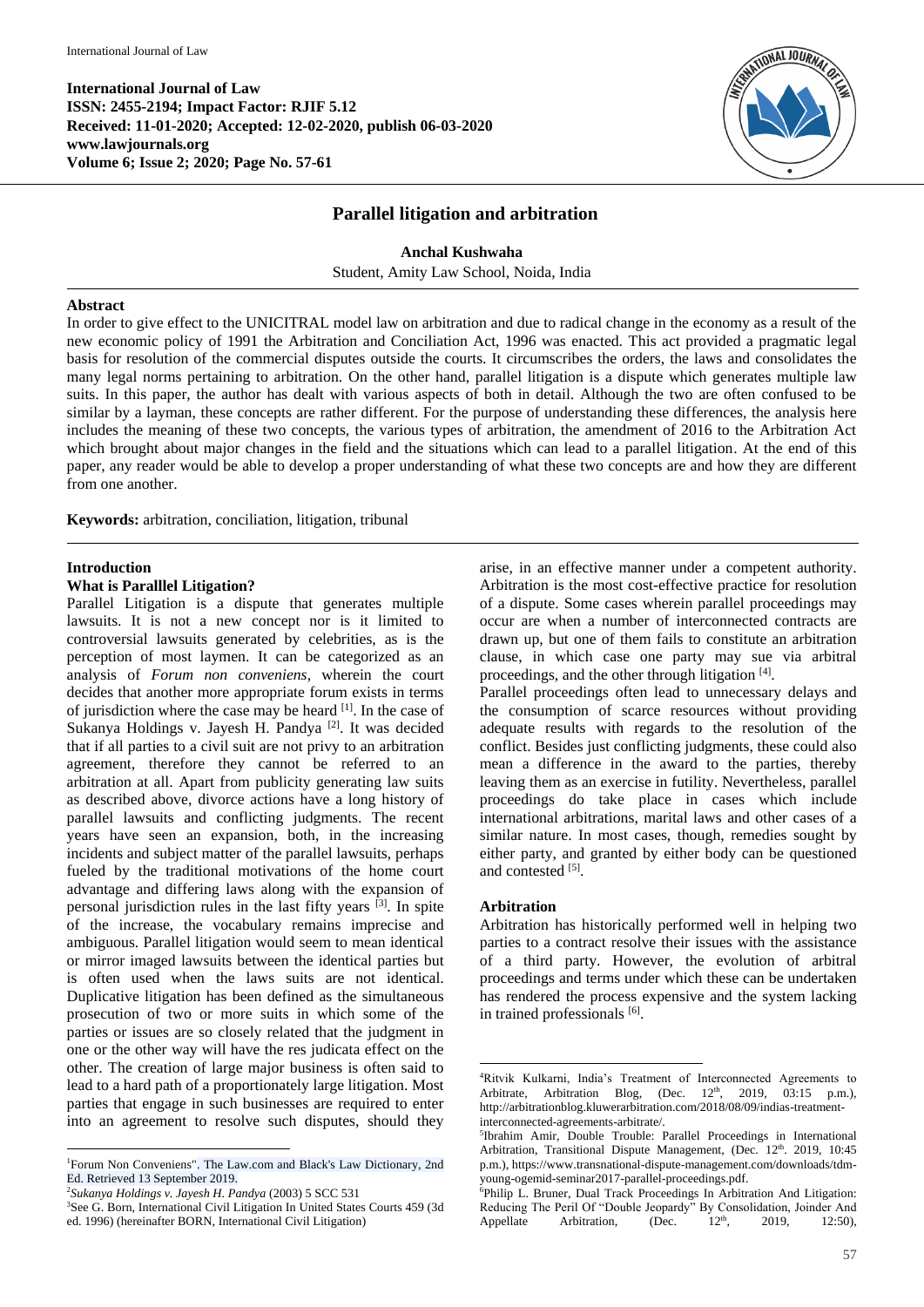The Arbitration and Conciliation Act, 1996 was first promulgated by way of using an ordinance as a step in urgent economic reforms necessitated by the new economic policy<sup>[7]</sup>. 20 years later another ordinance was introduced which amended the 1996 act in order to bring it in line with the international standards. For the last few years, arbitration has become the optimal choice for resolution of commercial disputes. However, over the last two decades the process of arbitration, particularly ad-hoc domestic disputes, has become more alike the adversarial proceedings in India.

Accompanied by high costs due to insufficient number of trained and qualified arbitrators, this dispute resolution process has caused a growing sense of annoyance among those who make use of it. Due to these and other problems in 1996 Act, amendments were discussed by public authorities. Arbitration is a broad spectrum of structured processes, including mediation and conciliation, which does not include litigation though it may be linked to or integrated with litigation, and which involves the assistance of a neutral third party, and which empowers parties to resolve their own disputes [8].

Arbitration is often used by parties to engage in tactics that are best described as dilatory in order to delay proceedings, prejudice the rights of the opposite parties, etc. by dissipating the assets or interfering with the functions of bodies where both parties hold high stakes. In these situations, the final relief granted by the tribunal is often unsatisfactory and meaningless, unless the rights of the parties can be secured in the pendency of these proceedings [9] .

In many cases, parallel litigations are pursued when the arbitral tribunals lay outside of the country per Section 45 of the Act <sup>[10]</sup>. Parallel litigation and arbitration proceedings pose the risk of double jeopardy. In these cases, without a formal joinder possible, a piecemeal resolution of an existing dispute causes unbridled tension to parties, exposing them to an environment where they may treat one tribunal as subordinate to another [11].

### **Types of Arbitration**

#### Institutional Arbitration

This kind of arbitration involves a degree of permanency, modern rules of arbitration, high-quality technical support facility, better scrutiny of awards and high host time constraints. There is often also a lack of flexibility. This tends to be a more plus it is a technical version of arbitration [12]

**.** 

### Ad-hoc Arbitration

"All disputes arising out of or in connection with this agreement shall be referred shall be referred to and determined by arbitration." This kind of arbitration involves a sense of own rule for the parties and greater flexibility. Further, it is less costly and less technical. Most parties choose this since it involves the UNCITRAL model rules, co-operation and higher effectiveness of parties and lower possibility of factual errors in award [13].

### Court annexed Arbitration

For a better understanding on this concept, one may refer to the court annexed Arbitration case of Salem Bar

## **Association v. Union of India [14]**

"Some doubt as to a possible conflict has been expressed in view of use of the word "may" in Section 89 when it stipulates that "the court may reformulate the terms of a possible settlement and refer the same for" and use of the word "shall" in Order 10 Rule 1A when it states that "the Court shall direct the parties to the suit to opt either mode of the settlement outside the Court as specified in sub-section (1) of Section 89."

The intention of the legislature behind enacting Section 89 is that where it appears to the Court that there exists an element of settlement which may be acceptable to the parties, they, at the instance of the Court, shall be made to apply their mind as to opt for one or the other of the four ADR methods prescribed in the section. In case the parties do not agree, the Court shall refer them to one or the other of the said modes.

### **Amendment of 2016**

# **Amendment to Section 9 (Interim Measures)**

The amended section envisages that if the Court passes an interim measure of protection before commencement of arbitral proceedings, then the arbitral proceedings shall have to commence within a period of 90 days from the date of such order or within such time as the Court may determine [15]. Further, the Court shall not entertain any application under section 9 unless it finds that circumstances exist which may not render the remedy under section 17 efficacious.

The above amendments to Section 9 are certainly aimed at ensuring that parties ultimately resort to arbitration process and get their disputes settled on merit through arbitration. The exercise of power under Section 9 after constitution of the tribunal has been made more onerous and the same can be exercised only in circumstances where remedy under Section 17, appears to be non-efficacious to the Court concerned [16].

**.** 

https://www.jamsadr.com/files/uploads/documents/articles/bruner\_dualtrack-proceedings-in-arb-lit\_iclr\_2014-31-537.pdf.

<sup>7</sup>See O.P. Malhotra and Indu Malhotra, The Law and Practice of Arbitration and Conciliation (lexisnexis

Butterworths, Delhi, 2nd Edn., 2006).

<sup>8</sup> LRC CP 50-2008 at 2.12.

<sup>&</sup>lt;sup>9</sup>Nishith Desai Associates, Interim Reliefs in Arbitral Proceedings:

Powerplay between Courts and Tribunals, Nishith Desai, (Dec. 13<sup>th</sup>, 2019, 12:45),

http://www.nishithdesai.com/fileadmin/user\_upload/pdfs/Research%20Pap ers/Interim\_Reliefs\_in\_Arbitral\_Proceedings.PDF.

<sup>&</sup>lt;sup>10</sup> thearbitration and Conciliation Act, 1996,26 of 1996, Acts of Parliament, 1996 (India)

 $^{11}$ Ibid (7)<br> $^{12}$ M. K.

Sharma, "Conciliation and Mediation", available at: www.delhimediationcentre.gov.in (last visited on 05.09.2010).

 $13$ ibid <sup>14</sup> 2003 (1) SCC 49

<sup>15</sup>QMUL School of International Arbitration and White and Case, 2010 International Arbitration Survey: Choices in International Arbitration, available at http://www.arbitration.qmul.ac.uk/docs/123290.pdf; QMUL School of International Arbitration and pwc, 2006 International Arbitration Survey: Corporate Attitudes and Practices, available at http://www.arbitration.qmul.ac.uk/docs/123295.pdf. See also, Loukas Mistelis, Arbitraln Seats: Choices and Competition, KLUWER<br>ARBITRATION BLOG (Nov. 26, 2010), available ARBITRATION BLOG (Nov.  $26$ ,  $2010$ ), http://kluwerarbitrationblog.com/2010/11/26/arbitral-seats-choices-andcompetition

<sup>&</sup>lt;sup>16</sup> QMUL School of International Arbitration and White and Case, 2010 International Arbitration Survey: Choices in International Arbitration, at p. 9, 14, available at http://www.arbitration.qmul.ac.uk/docs/123290.pdf,.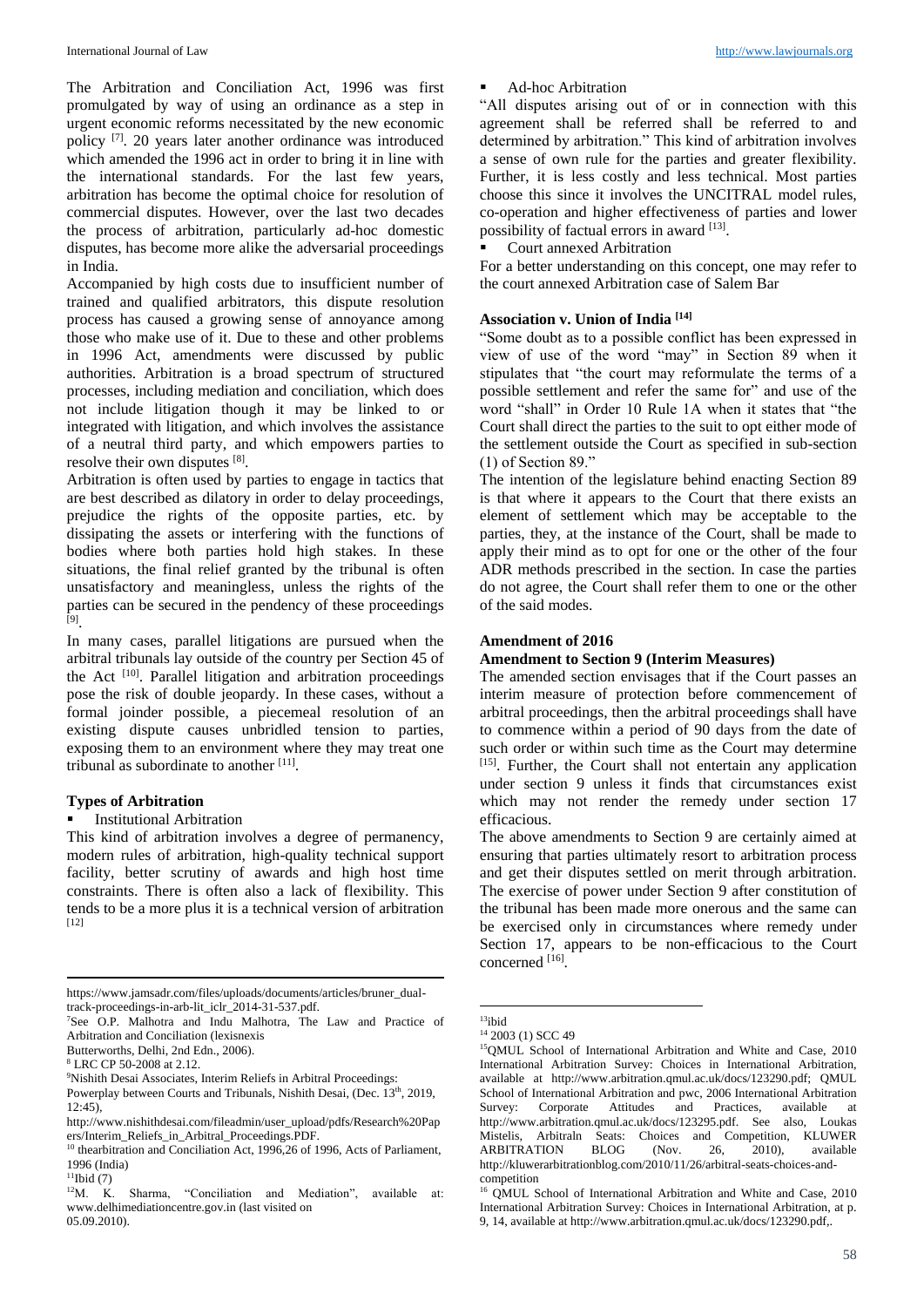## **Amendment to Section 17 (Interim Measures by Arbitral tribunal)**

The old Act included lacunae wherein the interim orders of the tribunal were not enforceable. This Amendment worked by removing said lacunae and stipulates that an arbitral tribunal under Section 17 of the Act shall have the same powers that are available to a court under Section 9. It further said that the interim order passed by an arbitral tribunal would be enforceable as if it were an order of a court. The new amendment also clarifies that if an arbitral tribunal is constituted, the Courts should not entertain applications under Section 9 barring exceptional circumstances.

## **Interim Injuction**

In the constant push and pull between courts and arbitral tribunals, sometimes, it is the parties that suffer a major loss of time, resources and finances. In the Indian scenario, it is possible for parties to ask for interim measures contrary to their arbitral award. This may be done either before or after it is pronounced, but not enforced. Section 9 of the Act elucidates the measures that the court can apply in case the arbitral award has not yet been enforced. Section 17 deals with measures that the arbitral tribunal can be approached for in the case where an arbitral award has been pronounced. The nature of interim relief that is sought by parties to an arbitration is based on the facts and circumstances of each individual case. The amendments made to the act have made it easier and more accessible for third parties and parties to the arbitral proceedings to seek interim reliefs to allow them to seek out a final relief from the tribunal.

For a court to pass an interim injunction, a party would be liable to apply to a court either prior to, during, or at any time after the arbitral proceedings in accordance with Section 9 of the Act  $[17]$ , for:

- 1. The appointment of a guardian for a minor or person of unsound mind for the purposes of arbitral proceedings; or
- 2. An interim measure of protection in respect of any of the following matters, namely: —
- a. Preservation, interim custody or sale of any goods which are the subject-matter of the arbitration agreement;
- b. Securing the amount in dispute in the arbitration
- c. The detention, preservation or inspection of any property or thing which is the subject-matter of the dispute in arbitration, or as to which any question may arise therein and the authorization of any of the aforesaid purposes any person to enter upon any land or building in the possession of any party, or authorizing any samples to be taken or any observation to be made, or experiment to be tried, which may be necessary or expedient for the purpose of obtaining full information or evidence;
- d. Interim injunction or the appointment of a receiver;
- e. Such other interim measure of protection as may appear to the Court to be just and convenient, and the Court shall have the same power for making orders as it has

For the purpose of, and in relation to, any proceedings before it.

Where, before the commencement of the arbitral proceedings, a Court passes an order for any interim measure of protection under sub-section (1) of Section 9 of the Act <sup>[18]</sup>, the arbitral proceedings shall be commenced within a period of ninety days from the date of such an order or within such further time as the Court may determine.

In the case of Sundaram Finance Ltd. V. M/s. NEPC India Ltd <sup>[19]</sup>. The Supreme Court examined the issue of whether or not the court had jurisdiction to pronounce interim orders before the arbitral proceedings had commenced. It was held that it is no necessary that arbitral proceedings are pending in this case, but a notice invoking the arbitration clause must be issued before an application for protection under Section 9 is invoked [20].

**Who can approach the Court for an Interim Injunction?**

Section 9 also specifies that only a successful party – the party that is entitled to seek enforcement of an arbitral award – can apply to the court for protection in the terms specified in Section 9 (ii) of the Act. The Bombay High Court determined in the case of Wind World (India) Ltd. v. Enercon GmbH and others  $[21]$  that if an application is made at the insistence of an unsuccessful party, no occasion to grant interim measures will exist to aid the execution of the arbitral award, because the unsuccessful party will not be entitled to seek enforcement of the award at all under Section 36 of the Act  $[22]$ . The reason for this harsh measure is that Section 34 of the Act specifies that the court is not to act as a court of appeal or review the merits of a dispute at all. Therefore, the unsuccessful party in an arbitral proceeding cannot apply for interim measures.

Once an arbitral tribunal has been constituted, the Court may not entertain applications under sub-Section (1) of Section 9 of the Act, unless it finds that circumstances exist that will not render the remedy under Section 17 of the act as efficacious. This was specified in a judgment by the Division Bench of the Kerala High Court in the case of M Ashraf v. Kasim VK [23] where the court said:

"In such circumstances, it would not be proper for the court to reject the application merely on the ground that he has got efficacious remedy under Section 17 of the Act. The Court has to adopt a liberal approach. Indus Mobile Distribution Private Ltd. v. Datawind Innovations Private & Ors <sup>[24]</sup> included such circumstances. A mere statement by the Court to the effect that the remedy provided under Section 17 of the Act is efficacious, without reference to the circumstances which make it so, is not sufficient to reject an application under Section 9(1) of the Act."

Parties may also apply for the same to the tribunal as long as the arbitral award has been pronounced, but not enforced as per Section 17 of the Act [25].

1

 $\overline{a}$ <sup>17</sup>Arbitration and Conciliation Act, 1996,26 of 1996, Acts of Parliament, 1996 (India)

 $18$ Ibid (10)

<sup>&</sup>lt;sup>19</sup>AIR 1999 SC 565 SC.

<sup>20</sup>Prashanti Upadhyay, Interim Measures under Arbitration, Conciliation Act, Legal Service India, (Dec.  $13<sup>th</sup>$ , 2019, 1:24),

http://www.legalservicesindia.com/article/2176/Interim-Measures-under-Arbitration,-Conciliation-Act.html.

 $21$  2017 SCC online Bom 1147 (para 18)

 $^{22}$ Ibid (18)

<sup>23</sup> 2018 SCC Online Ker 4913.

<sup>24</sup>(2017) 7 SCC 678

 $25$ Ibid (18)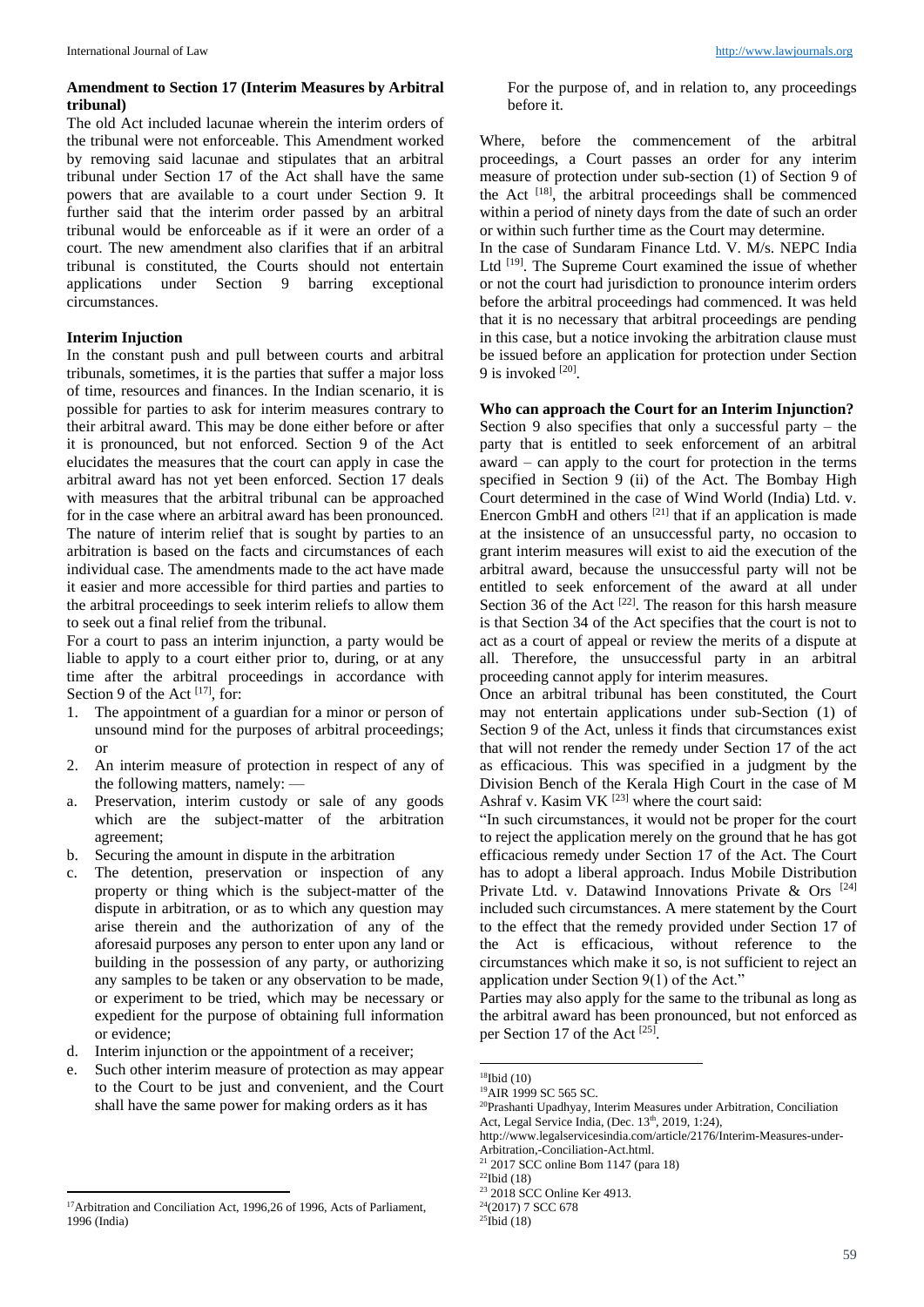## **Which Court can be applied to for an Interim Injunction?**

The court, under the Arbitration and Conciliation Act, 1996, is a district or High Court that has original jurisdiction to decide the subject matter that is taken to the arbitral tribunal. In the case of an international arbitration, a commercial dispute, for instance, where one party is not from India, only a High Court holds authority to be applied to under this Act. The judgement of the Supreme Court in the case of Bharat Aluminum Company c. Kaiser Aluminum<sup>[26]</sup> specified that only the court that is situated at the seat of the arbitration will have jurisdiction over the dispute. This specification of a seat meant that an exclusive jurisdiction had been granted to the courts of the particular seats to perform supervisory functions and to grant interim injunctions. This also meant that all other courts were deposed of their authority to try such cases in order to grant interim injunctions at the behest of the successful party, as was detailed by the Supreme Court in the case of Indus Mobile Distribution Private Ltd. v. Datawind Innovations Private & Ors<sup>[27]</sup>.

### **Four Distinct Settings for Parallel Litigation**

The problems and tactical opportunities of parallel litigation or related litigation occur in four settings [28]:

- Within the same jurisdiction
- Between the states
- Between the state and federal systems
- **International scenarios**

In the U.S judicial system where federal courts and state courts run in parallel paths, it may be easy to manage a multiplicity of suits within the federal system. It is possible to consolidate these proceedings as long as they are within the federal system. When a multiplicity of proceedings exists in the state system as well, it becomes problematic for the courts to consolidate the cases pending before federal courts with the ones in state courts. Mechanisms to consolidate cases between states is nonexistent as was detailed in the case of Smile Direct Club and their multiplicity for proceedings in relation to IPO related securities lawsuits [29].

The individual states' and the federal courts' approaches to these conflicts are similar in many instances and identical in case of some. In spite of such similarities, this study avoids consolidation of different jurisdiction approaches because of the danger of quickly concluding that the law is homologues when it is not.

In many jurisdictions, there have been too few cases to permit the development of a well-considered policy for dealing with the jurisdictional conflicts. Moreover, the emergence of a more cohesive international community may cause further change in the law.

The court's authority and willingness to remedy duplicative litigation draws on a number of conflicting doctrines and policies, which include, and are not limited to, honoring the

 $\overline{a}$ 

plaintiff's choice of forum, favoring the lawsuit which was filed first, reluctance to dismiss an action that has proper jurisdiction and venue, avoidance of waste, convenience to parties, respect paid to coordinate courts and governments.

Litigants who find themselves in parallel litigation may choose from five responses:

- 1. Do nothing and continue to litigate both cases,
- 2. Transfer and consolidate,
- 3. Dismiss,
- 4. Stay
- 5. Antisuit injunctions [30] .

### **Conclusion**

In a judicial situation where a comity of courts is a largely validated concept, the issue of a court being a coram non judice is painfully relevant. This is due to the power-play between courts and tribunals, when it comes to the resolution of disputes.

However, the reasons behind parties choosing to invoke arbitration rather than court proceedings are quite clear. Not only are arbitral proceedings quicker, transparent and more efficient, but they also bestow a certain amount of choice onto the parties with regard to choosing their arbitrators. This gives them some amount of control on the quality of the arbitral award sought and the fairness of it. Some parties who fear that the arbitration may not be going their way often use litigations and parallel proceedings to delay the process of the meting out justice by creating hurdles that end in inconclusive judicial decisions and conflicting arbitral awards.

This situation, as much as the statutes are trying to prevent it, arise often enough.

In such a case where an interim order or injunction is to sought, only a successful party may apply for this to a court, in order to ensure that frivolous litigations are not put in place to delay the process of justice.

The author does hereby conclude that arbitration as a method of dispute resolution is more efficiently utilized than parallel litigation. The reason that the author states this is because of the status quo in India. People opt more for arbitration as compared to the parallel litigation method. The primary reason for this is because, except the Act, there is no separate authority or governing council. Mediation under the authority of the Act is undertaken directly under the supervision of the civil courts and Arbitration by agreement between parties, the court, and, under the amendment of 2019<sup>31</sup>, the Arbitration Council. The best part of the conciliation is that the third party can also be a blood relative to ensure that the proceeding goes off without a hitch and in a transparent manner.

The amendments to the Act of 1996 are explicitly put in place to bring surety to the power of arbitral tribunals under Section 17 of the Act, at par with that of the courts as given in Section 9 of the Act. Arbitral tribunals, according to the UNCITRAL Working Group have acknowledged that though the Model Law does not delve into the standards to be adopted by the arbitral tribunal<sup>32</sup>, tribunals have been given a broad mandate to determine when interim

**.** 

<sup>&</sup>lt;sup>26</sup> (2012) 9 SCC 552

 $27(2017)$  7 SCC 678

<sup>28</sup>See Princess Lida of Thum & Taxis v. Thompson, 305 U.S. 456, 466 (1939); Laker Airways Ltd. V. Sabena, Belgian World Airlines, 731 F.2d 909, 926-27 (D.C. Cir. 1984). "7See infra Part IV.A.

<sup>&</sup>lt;sup>29</sup>Kevin lacroix, Multiplied and Parallel Litigation: The Mess that Cyan has Wrought, Dando Diary, (Dec. 13<sup>th</sup> 10:00),

https://www.dandodiary.com/2019/11/articles/securities-

litigation/multiplied-and-parallel-litigation-the-mess-that-cyan-haswrought/.

 $30$ Ibid(29)

 $31$ The Arbitration and Conciliation (Amendment) Act, 2019, No. 33 of 2019, Acts of Parliament (India)

<sup>&</sup>lt;sup>32</sup>Nishith Desai Associates, Interim Reliefs in Arbitral Proceedings: Powerplay between Courts and Tribunals, Nishith Desai, (Dec. 13<sup>th</sup>, 2019, 12:45),